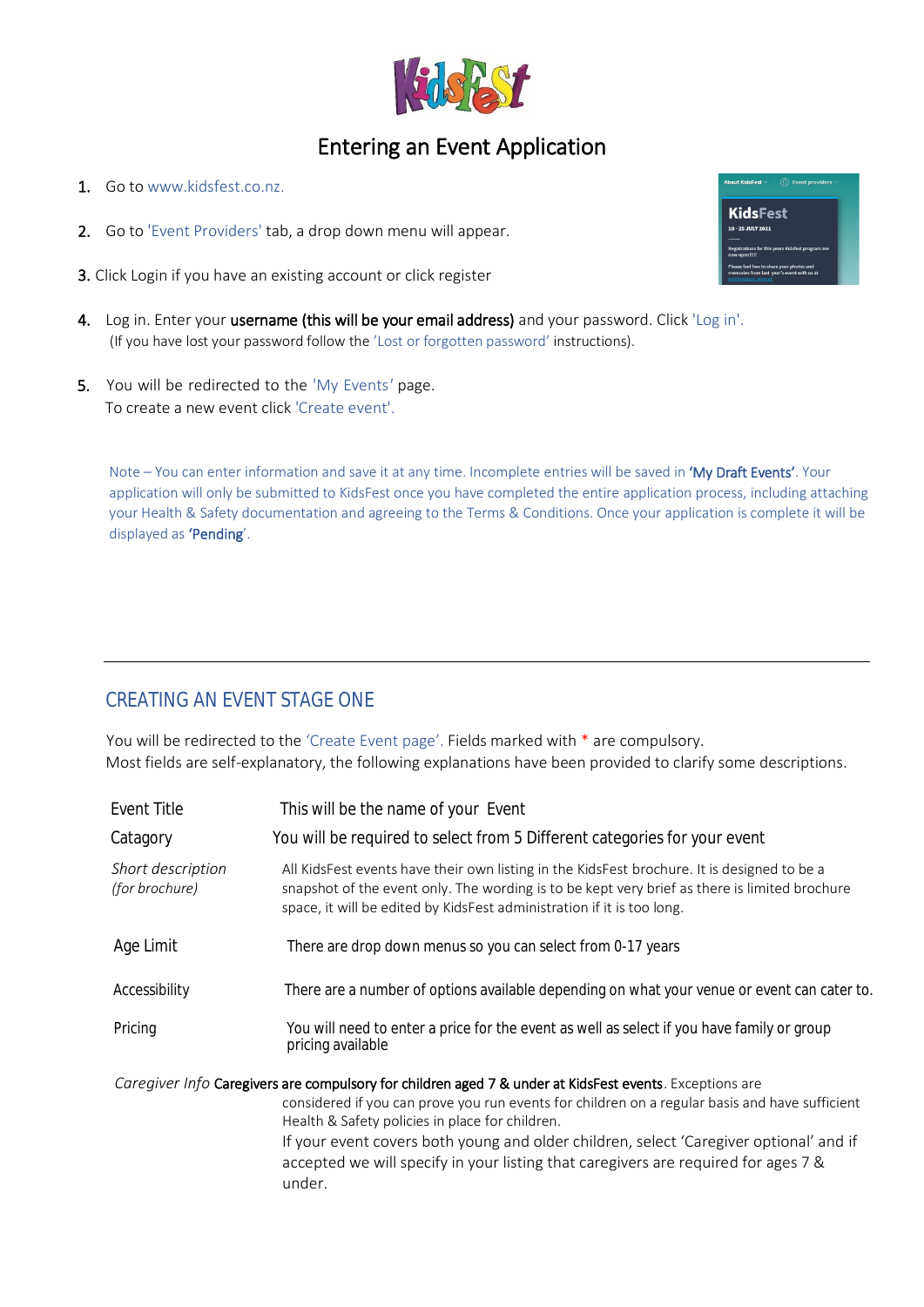*Times and Places This section requires you to enter a Venue for your event as well as adding in what days your event will take place on, this information is used to build the online brochure listing*

Once you have entered your details in the boxes provided click 'Save event or select the tick box Submit for approval '.

When you click submit for approval a window will open asking for you to complete the below.

 Police vetting form (if your event requires Caregivers please email Kidsfest@ccc.govt.nz for an exemption notice) Check and confirm your digital brochure listing. Health and safety documents Confirmation you have a child protection policy Public liability insurance

\*\* IMPORTANT - You MUST click 'SAVE' for your information to be saved! \*\*

| ARES, CRAFT & CREATWITE<br><b>TEST EVENT</b><br><b>AGES 10-12</b>                                     | <b>PENDING APPROVAL</b> |
|-------------------------------------------------------------------------------------------------------|-------------------------|
| <b>Create event</b>                                                                                   |                         |
| <b>Approved events</b>                                                                                |                         |
| No approved events. Create an event and submit it for approval to enter your website listing details. |                         |

Creating an Event stage Two

Once you have completed and submitted your event for approval your event will be marked with pending approval.

A member of the KidsFest Team will then go though and review your event then approve if it is complete and meets the criteria.



## Event Approval Yay!!!!!

Now your event has been approved you will be notified and required to EDIT and add some additional information.

| <b>Event Description</b>   | You are now able to add in the full description for your event for the web listing.                                                                                                                                                 |
|----------------------------|-------------------------------------------------------------------------------------------------------------------------------------------------------------------------------------------------------------------------------------|
| Images                     | You're now able to upload a maximum 6 images to your listing that will be visible to<br>all those who search or visit your event on the kidsfest website.                                                                           |
| <b>Booking Information</b> | This is where you will need to let potential event goers know how they can book<br>tickets. There will need to be either a phone number and email or a booking URL link<br>to a ticket site such as Ticketek, Humanitex, EventBrite |
| Contact Information        | Contact information is required from the Event organizer encase there is any issues<br>with a member of the public have any issues when booking tickets for the event.                                                              |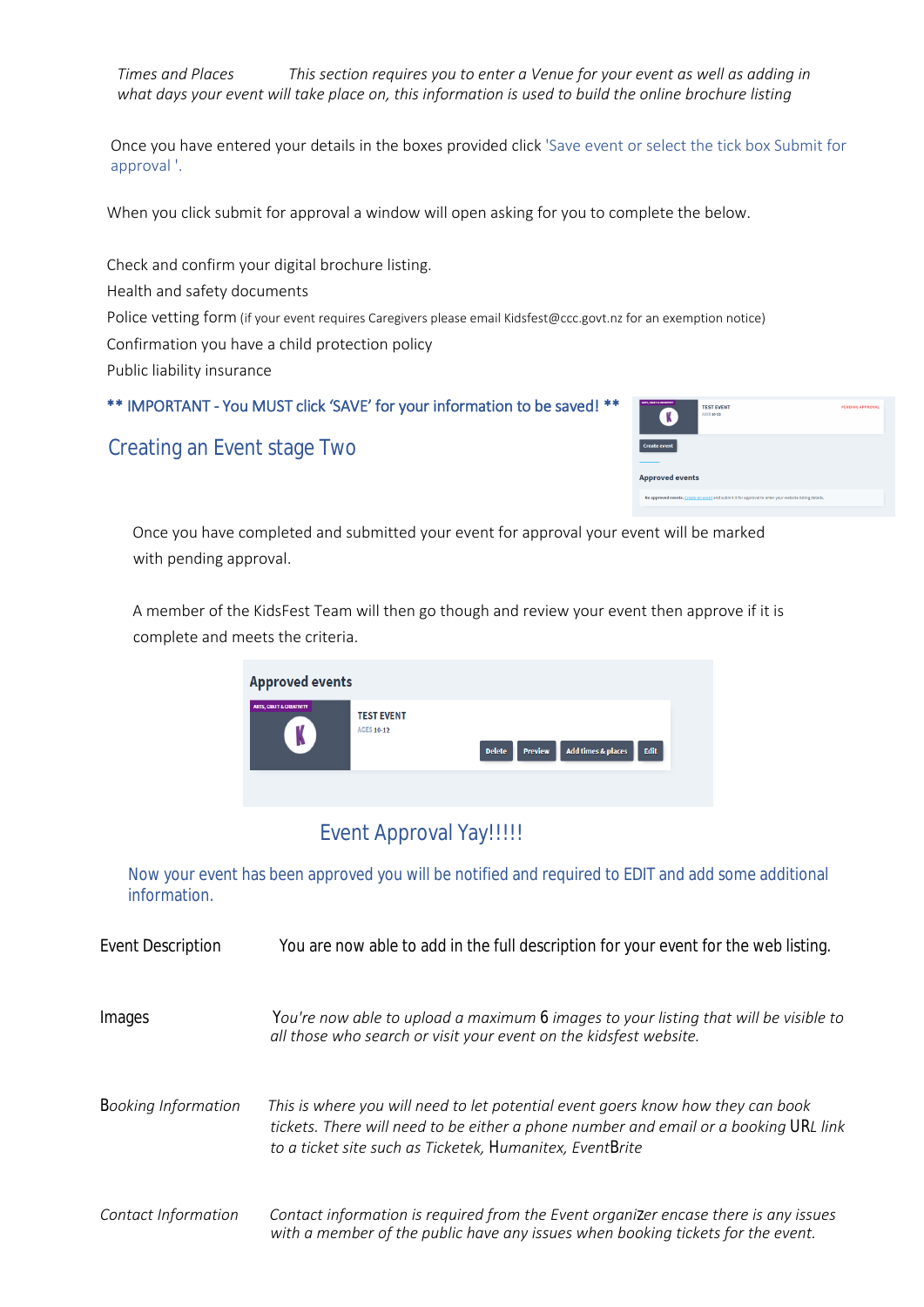## Times, Places and Booking Links

|                         | <b>Add time and place</b>                               |        |
|-------------------------|---------------------------------------------------------|--------|
|                         | HOME   EVENT PROVIDERS   MY EVENTS   ADD TIME AND PLACE |        |
| Date & time             |                                                         |        |
| <b>Event occurrence</b> |                                                         |        |
| Please select           |                                                         | $\vee$ |
| <b>Start time</b>       | <b>Finish time</b>                                      |        |
| 12:00 pm                | 12:00 pm<br>$\vee$                                      | $\vee$ |

This section requires the input of Specific Times and Dates for each event instance (if multiple Days or Time)

You can either input individual days and time or you can select that the event runs every day of KidsFest or Every weened of KidsFest.

Aditional information required in this section is if your event has a Wet weather plan or if it is an indoor venue.

When selecting a venue this will cause a Google map to be linked to your event making it easier for those attending to find you.

|                                                                                                                                                         | Please ensure you are familiar with KidsFest requirements regarding venues (see Event Provider Resources for full information).                        |
|---------------------------------------------------------------------------------------------------------------------------------------------------------|--------------------------------------------------------------------------------------------------------------------------------------------------------|
|                                                                                                                                                         |                                                                                                                                                        |
| be within a private home.                                                                                                                               | Your event venue must have adequate staffing and facilities. Venue facilities such as toilets and hand basins are essential and are not to             |
| Dogs must be tied up and away from event participants if not directly related to the event activity.                                                    |                                                                                                                                                        |
| You should also consider parking and accessibility for participants with disabilities.                                                                  |                                                                                                                                                        |
| <b>Venue</b>                                                                                                                                            |                                                                                                                                                        |
| Please select                                                                                                                                           | $\Box$ Limit number of attendees<br>$\overline{\mathbf{v}}$                                                                                            |
| If you can't see your venue in the list, please select the * PENDING<br>option and submit the Request Venue form (approval can take up to 24<br>hours). |                                                                                                                                                        |
| <b>Weather plan</b>                                                                                                                                     |                                                                                                                                                        |
| Please select                                                                                                                                           |                                                                                                                                                        |
|                                                                                                                                                         |                                                                                                                                                        |
| <b>Booking &amp; extra info</b><br><b>Booking URL</b>                                                                                                   |                                                                                                                                                        |
|                                                                                                                                                         | NOTE: if you have individual booking URLs you'll need to create a separate time and place for each occurrence.                                         |
|                                                                                                                                                         |                                                                                                                                                        |
| <b>Additional info</b>                                                                                                                                  |                                                                                                                                                        |
|                                                                                                                                                         | Only use this field if you need to display details specific to this event occurrence. All other details should be added to the main event description. |
|                                                                                                                                                         |                                                                                                                                                        |